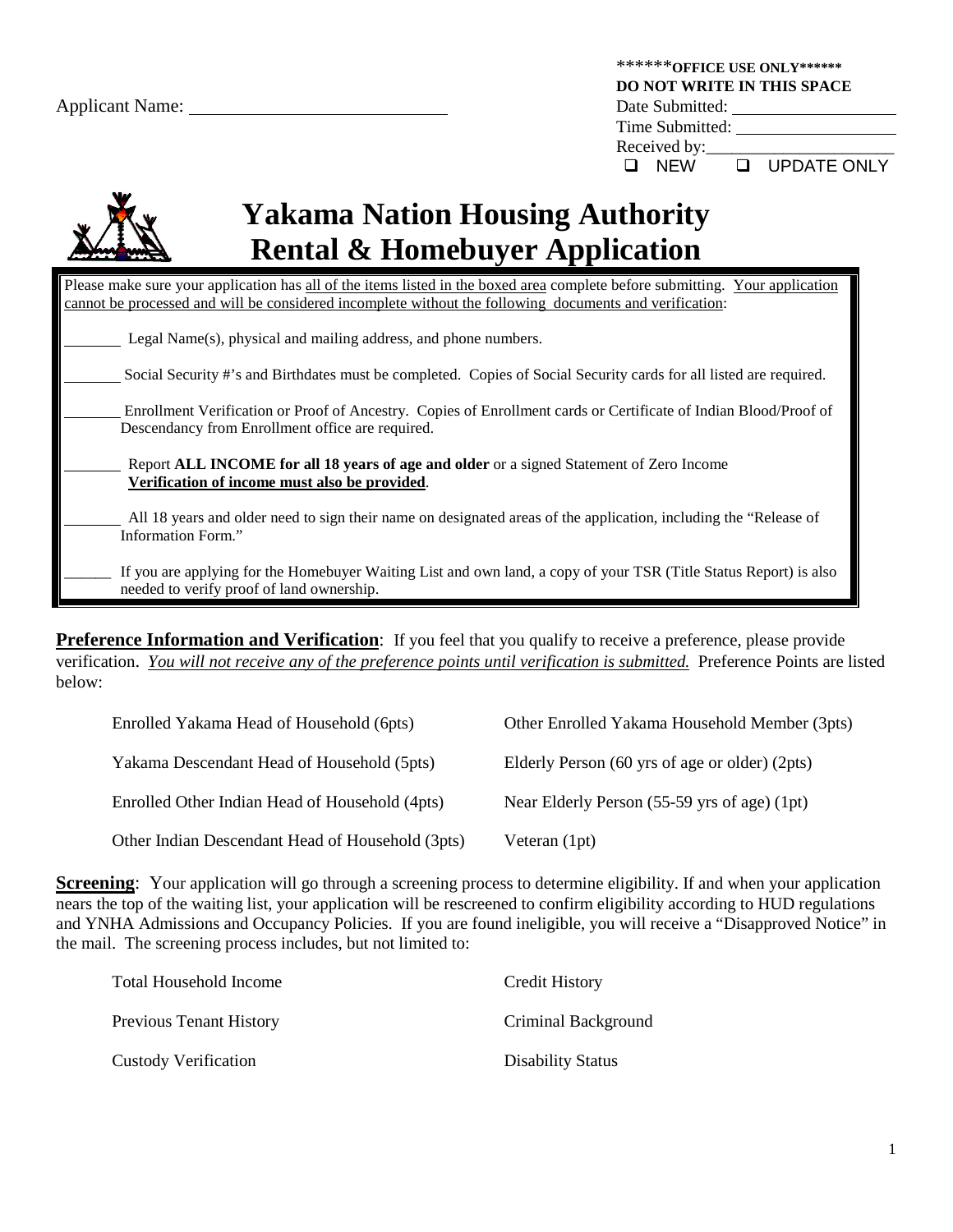## PLEASE PRINT IN BLACK OR BLUE INK ONLY

I am applying for: Rental Preference Homebuyer  $\vert$ Sr. Citizen (age 60+)  $\vert$  Disabled

## Bedroom Size preferred (Homebuyer only):  $\bigcirc$  1  $\bigcirc$  2  $\bigcirc$  3  $\bigcirc$  4  $\bigcirc$  5

| Applicant:        | Home Phone:    |
|-------------------|----------------|
|                   |                |
| Mailing Address:  | Cell Phone:    |
| City/State/Zip:   |                |
| Physical Address: | Message Phone: |
| City/State/Zip:   |                |
| E-Mail Address:   | Work Phone:    |
|                   |                |

This form MUST BE COMPLETED IN FULL. You must use the correct LEGAL NAME for each of your household members as it appears on their Social Security Card. Social Security cards & Enrollment verification must be submitted for all in your household. ALL ADULT MEMBERS OF THE HOUSEHOLD MUST SIGN ALL DESIGNATED AREAS & SUBMIT ALL INCOME VERIFICATION.

### **List all persons who will be occupying your home:**

|                  | Legal Name | Date                                                                                               | Relationship to | $\blacksquare$<br>Tribal Affiliation | Social Security # | Place of Birth |
|------------------|------------|----------------------------------------------------------------------------------------------------|-----------------|--------------------------------------|-------------------|----------------|
|                  |            | $% \left( \left( \mathcal{A},\mathcal{A}\right) \right) =\left( \mathcal{A},\mathcal{A}\right)$ of | Head of         | & Enrollment                         |                   |                |
|                  |            | Birth                                                                                              | Household       | Number                               |                   |                |
| 1.               |            |                                                                                                    |                 |                                      |                   |                |
| 2.               |            |                                                                                                    |                 |                                      |                   |                |
|                  | Others:    |                                                                                                    |                 |                                      |                   |                |
| $\overline{3}$ . |            |                                                                                                    |                 |                                      |                   |                |
| 4.               |            |                                                                                                    |                 |                                      |                   |                |
| 5.               |            |                                                                                                    |                 |                                      |                   |                |
| 6.               |            |                                                                                                    |                 |                                      |                   |                |
| 7.               |            |                                                                                                    |                 |                                      |                   |                |
| 8.               |            |                                                                                                    |                 |                                      |                   |                |
| 9.               |            |                                                                                                    |                 |                                      |                   |                |
| 10.              |            |                                                                                                    |                 |                                      |                   |                |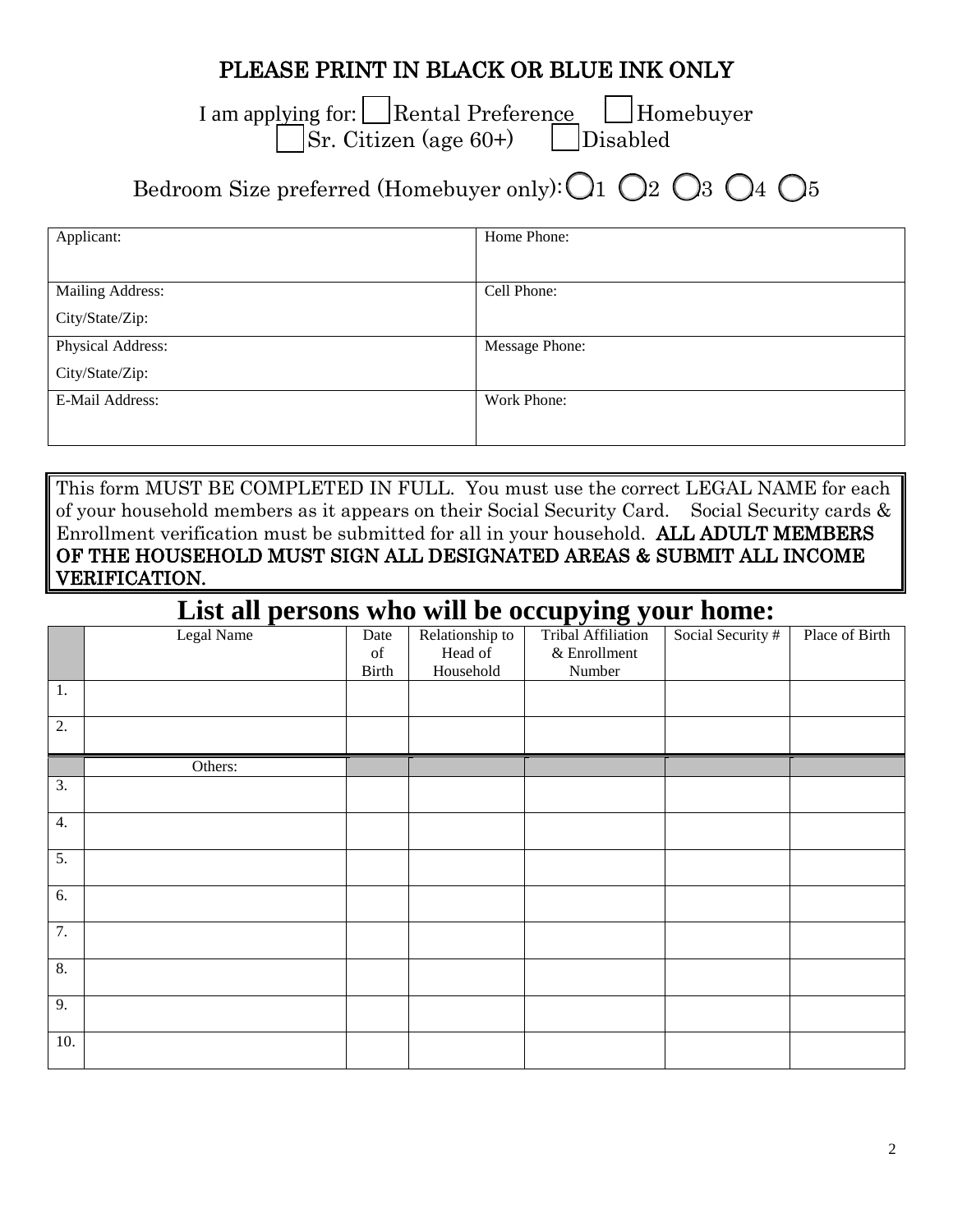#### **Are you or any other adult (18 yrs or older) an enrolled full time student? □ Yes □ No** If yes, please list names and *provide verification* of full-time enrolled student status:

 $\overline{a}$ 

## **TOTAL HOUSEHOLD INCOME**

#### **MUST BE COMPLETED FOR ALL 18 YRS OF AGE & OLDER**

#### **IF EMPLOYED or SELF EMPLOYED, PLEASE COMPLETE THIS SECTION &** *SUBMIT VERIFICATION*

| Household Member | Occupation /<br>Job Title | Employer | Pay Schedule<br>(weekly, bi-weekly or<br>monthly) | Hours<br>Per<br>Week | Hourly<br>Rate | Tips or<br>Commission |
|------------------|---------------------------|----------|---------------------------------------------------|----------------------|----------------|-----------------------|
|                  |                           |          |                                                   |                      |                |                       |
|                  |                           |          |                                                   |                      |                |                       |
|                  |                           |          |                                                   |                      |                |                       |
|                  |                           |          |                                                   |                      |                |                       |

### **OTHER HOUSEHOLD INCOME \****VERIFICATION MUST BE SUBMITTED*

| Income Source                | Applicant | Spouse | Other Adult | Other Adult |
|------------------------------|-----------|--------|-------------|-------------|
| <b>Unemployment Benefits</b> | \$        | \$     | \$          | \$          |
| Labor & Industry             |           |        |             |             |
| <b>Benefits</b>              | \$        | \$     | \$          | \$          |
| Retirement/Pension           |           |        |             |             |
| <b>Benefits</b>              | \$        | \$     | \$          | \$          |
| Veteran's Benefits           |           |        |             |             |
|                              | \$        | \$     | \$          | \$          |
| Social Security Benefits     |           |        |             |             |
|                              | \$        | \$     | \$          | \$          |
| Social Security Income       |           |        |             |             |
| (SSI)                        | \$        | \$     | \$          | \$          |
| Child Support or             |           |        |             |             |
| Alimony                      | \$        | \$     | \$          | \$          |
| Lease Income                 |           |        |             |             |
|                              | \$        | \$     | \$          | \$          |
| <b>TANF</b>                  |           |        |             |             |
|                              | \$        | \$     | \$          | \$          |
| General Assistance           |           |        |             |             |
|                              | \$        | \$     | \$          | \$          |
| Gaming Revenue &             |           |        |             |             |
| Other Income                 | \$        | \$     | \$          | \$          |
|                              |           |        |             |             |
|                              |           |        |             |             |
|                              |           |        |             |             |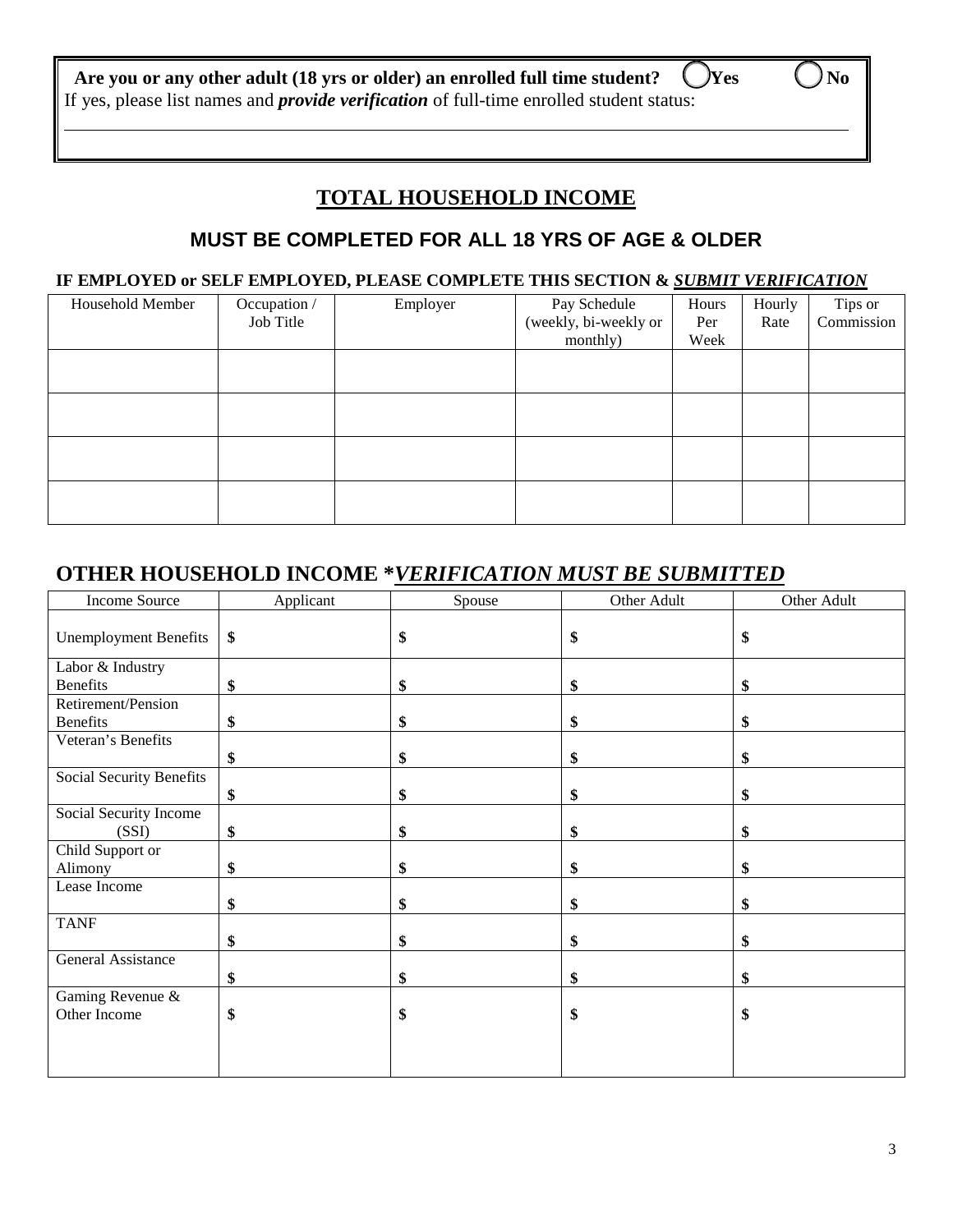### **"Statement of No Income"**

#### **If there are any adults 18 yrs of age or older that do not receive any type of income, he/she must sign this statement.**

I do not have any income. This includes earnings from employment, payments from any public assistance program (DSHS/GA) Unemployment benefits, Social Security benefits or SSI payments, lease income, babysitting or any other type of income. I understand that I must report any changes of my income status immediately to YNHA. I also understand that knowingly providing false or inaccurate information is punishable under Federal, State or Tribal Criminal Law.

| Signature | Date | Social Security # |
|-----------|------|-------------------|
|           |      |                   |

I do not have any income. This includes earning from employment, payments from any public assistance program (DSHS/GA) Unemployment benefits, Social Security benefits or SSI payments, lease income, babysitting or any other type of income. I understand that I must report any changes of my income status immediately to YNHA. I also understand that knowingly providing false or inaccurate information is punishable under Federal, State or Tribal Criminal Law.

 $\overline{a}$ 

Signature Date Date Social Security #

I do not have any income. This includes earning from employment, payments from any public assistance program (DSHS/GA) Unemployment benefits, Social Security benefits or SSI payments, lease income, babysitting or any other type of income. I understand that I must report any changes of my income status immediately to YNHA. I also understand that knowingly providing false or inaccurate information is punishable under Federal, State or Tribal Criminal Law.

 $\overline{a}$ 

Signature Date Date Social Security #

I do not have any income. This includes earning from employment, payments from any public assistance program (DSHS/GA) Unemployment benefits, Social Security benefits or SSI payments, lease income, babysitting or any other type of income. I understand that I must report any changes of my income status immediately to YNHA. I also understand that knowingly providing false or inaccurate information is punishable under Federal, State or Tribal Criminal Law.

 $\overline{a}$ 

Signature Date Date Social Security #

*\*Does not apply to Enrolled Yakamas due to Gaming Revenue, unless verified by YN RAP Office.*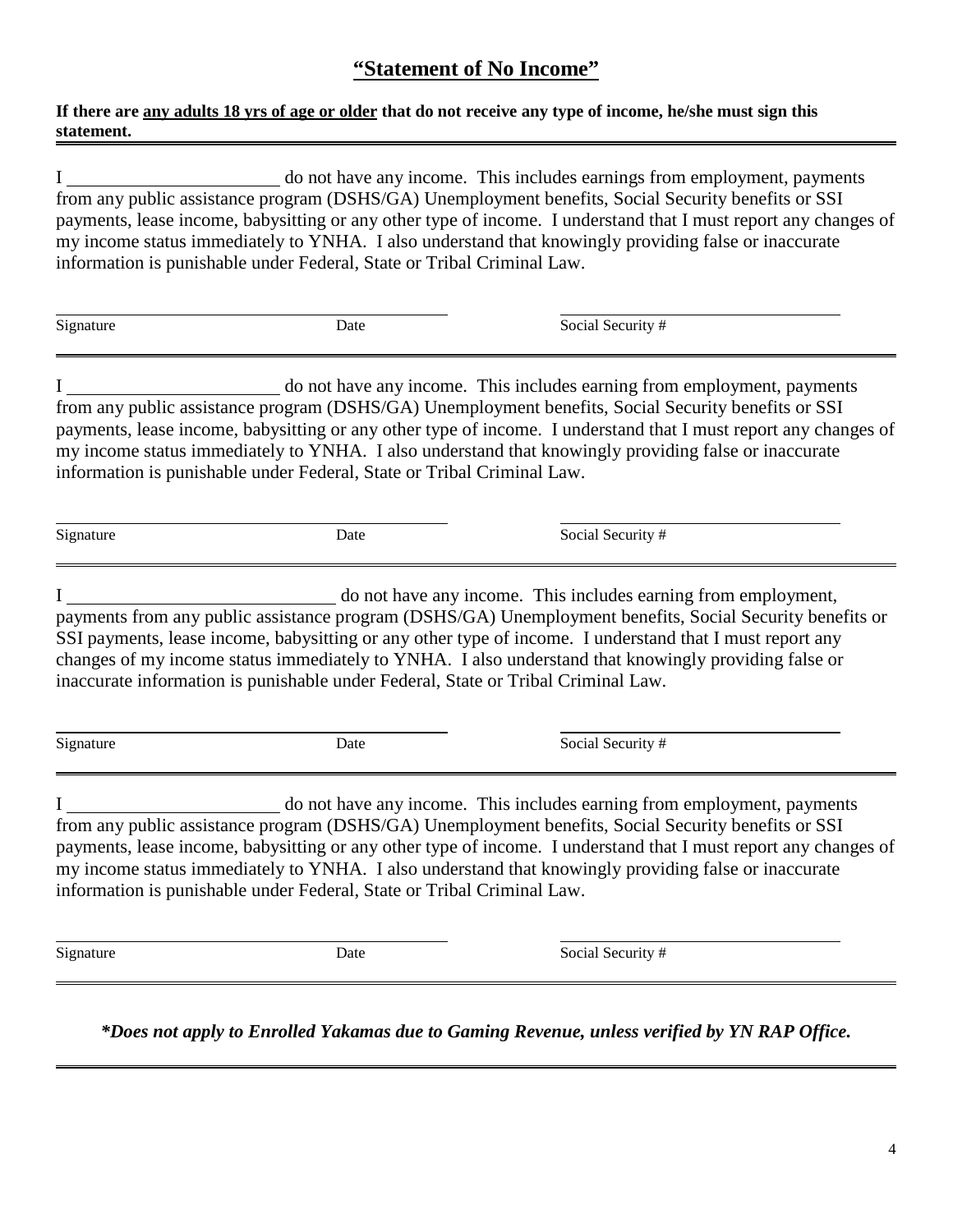### **ASSETS**

| Answer the following questions:                                                                                                                                                                                    |    |     |                                                            |
|--------------------------------------------------------------------------------------------------------------------------------------------------------------------------------------------------------------------|----|-----|------------------------------------------------------------|
|                                                                                                                                                                                                                    | No | Yes | If yes, please explain (use additional of sheet if needed) |
| 1. Do you or any household member own or have<br>an interest in any real estate, boat and/or mobile<br>home?                                                                                                       |    |     |                                                            |
| 2. Do you have a savings account? If yes, give<br>bank name & bank account amounts.                                                                                                                                |    |     |                                                            |
| 3. Do you own a car?<br>License plate #:                                                                                                                                                                           |    |     | Make / Model / Year                                        |
| 4. Do you own a second car?<br>License plate #:                                                                                                                                                                    |    |     | Make / Model /Year                                         |
| 5. Have you or any other adult members ever used<br>any name(s) or Social Security number(s) other<br>than the one you are currently using?                                                                        |    |     |                                                            |
| 6. Have you or any household member lived in any<br>assisted housing?                                                                                                                                              |    |     | Where & When?                                              |
| 7. Have you or anyone in your household ever<br>been convicted of any crime other than traffic<br>violations?                                                                                                      |    |     | Where & When?                                              |
| 8. Have you or anyone in your household ever<br>committed of fraud in any Federal or State Assisted<br>Program or been requested to repay money for<br>knowingly misrepresenting information for such<br>programs? |    |     | Where & When?                                              |

#### **\*\*READ CAREFULLY, ALL ADULTS MUST SIGN THIS AREA**

#### **All adults 18 yrs of age and older must read carefully & sign:**

I do hereby swear and attest that all of the information given about me and my household is true and correct. I also understand that *ALL CHANGES in the income of any household member as well as ANY CHANGES in the household members* must be reported to the Housing Authority in writing immediately.

I also agree that I know that *I am required to cooperate* in supplying all information needed to determine my eligibility, level of benefits, or verify my true circumstances. Cooperation includes attending pre-scheduled meetings and completing and signing needed forms. *I understand failure or refusal to do so may result in delay, termination of assistance, eviction and or disapproval of my application, Low Rent Lease or Termination of my MHOA.*

I also understand that knowingly providing false, incomplete or inaccurate information is punishable under Federal, State, or Tribal criminal law. *I understand that knowingly giving false, incomplete, or inaccurate information is grounds for immediate termination.*

| Signature of Head of Household | Date | Signature of Spouse or Other Adult | Date |  |
|--------------------------------|------|------------------------------------|------|--|
| Signature of Other Adult       | Date | Signature of Other Adult           | Date |  |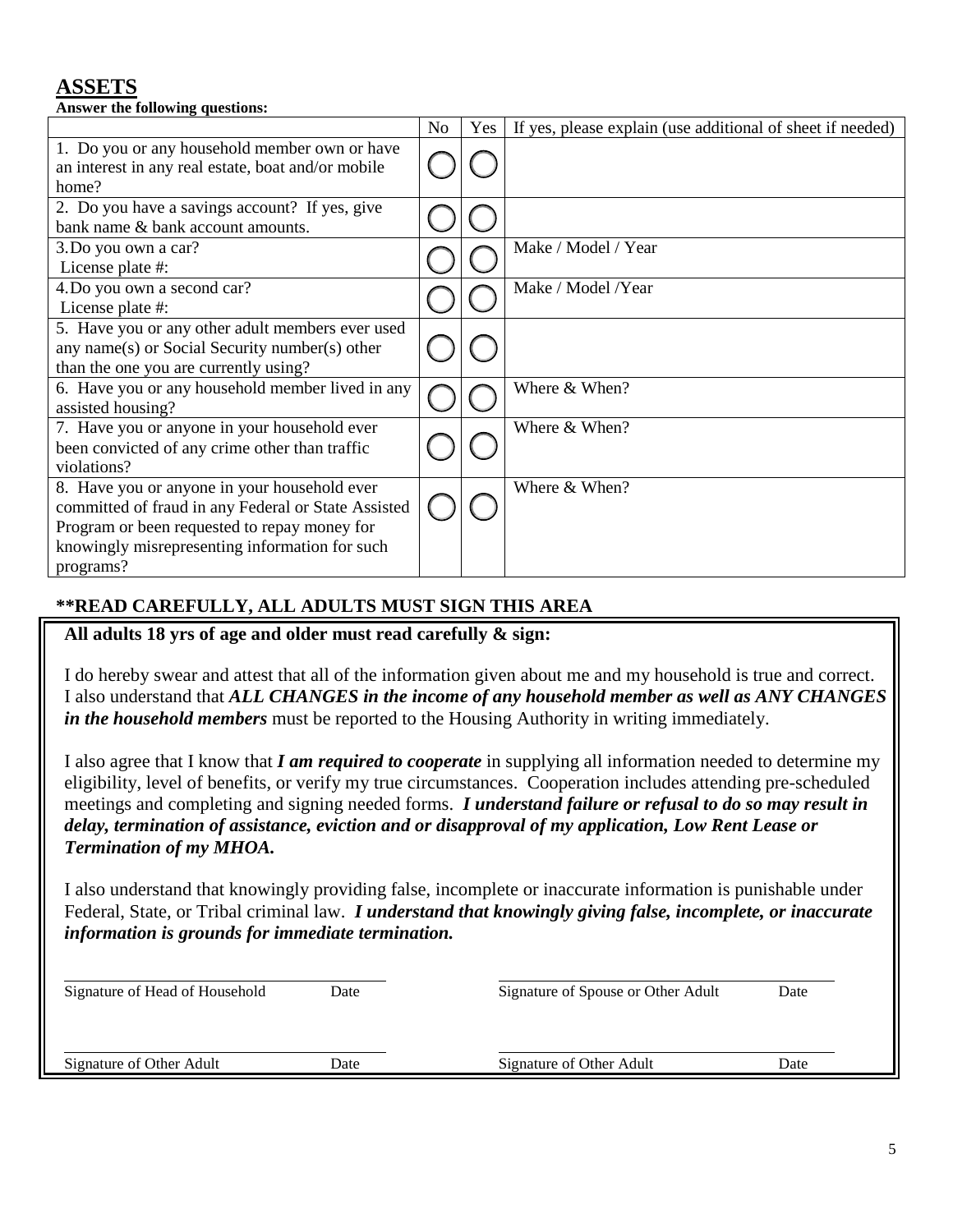| <b>HOME BUYER WAITING LIST APPLICANTS</b><br><b>MUST COMPLETE THIS SECTION</b>                                                                                                             |
|--------------------------------------------------------------------------------------------------------------------------------------------------------------------------------------------|
| Do you have ownership of your own land?<br>Which of these does your land fall under? Trust<br>Trust<br>Non-Trust<br>C<br>Fee $\bigcirc$<br>Attach a copy of your TSR or your DEED of Land. |
| Did you inherit this land from another family member? $\bigcirc$ Yes $\bigcirc$ No<br>If yes, state your interest, or share amount entitled to you.                                        |
| If needed, will you be able to obtain a gift deed, long-term lease, partitionment, etc., to acquire sole-ownership of this<br>$land?$ $\gamma$ $\gamma$                                    |
| Town closest to location: Septic tank available? OYes ONo<br>Access Road: OYes ONo Electrical hook up: OYes ONo Telephone hook-up: OYes ONo                                                |

## **LANDLORD REFERENCES**

List ALL the addresses where you have lived for **your past 3 residences and the NAME, ADDRESS AND TELEPHONE NUMBER of the LANDLORD**. Also, include the dates you rented from each landlord.

| Your present or most recent address: | Landlord's Name:    |
|--------------------------------------|---------------------|
|                                      |                     |
| Monthly rent amount: \$              | Address:            |
| Rented from (month/date/yr)<br>to    | Landlord's phone #: |

| Previous Address:       |    | Landlord's Name:   |
|-------------------------|----|--------------------|
|                         |    |                    |
|                         |    |                    |
| Monthly rent amount: \$ |    | Address:           |
|                         |    |                    |
|                         |    |                    |
| Rented from:            | to | Landlord's phone # |

| Previous Address:       |    | Landlord's Name:    |
|-------------------------|----|---------------------|
|                         |    |                     |
|                         |    |                     |
| Monthly rent amount: \$ |    | Address:            |
|                         |    |                     |
|                         |    |                     |
| Rented from:            | tο | Landlord's phone #: |